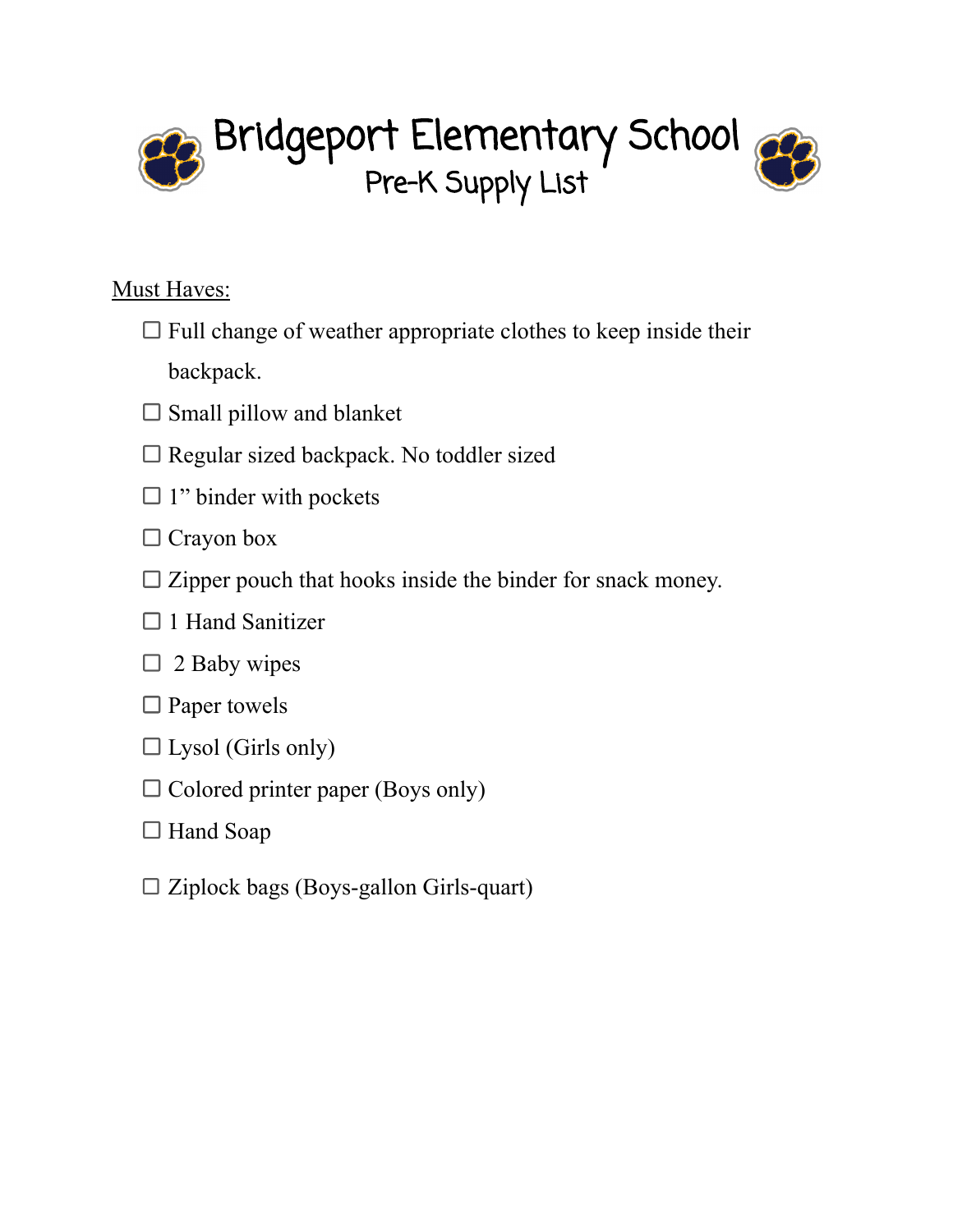Bridgeport Elementary School Kindergarten Supply List

- $\Box$  Ticonderoga pencils, fat and skinny ones
- $\Box$  Glue sticks
- $\Box$  Pencil pouch
- $\Box$  Crayon box, no metal
- $\square$  2 boxes Crayola crayons
- $\Box$  Scissors
- $\Box$  1 inch binder with pockets
- $\square$  Durable headphones, no earbuds
- $\square$  Nap mat (we will only nap until Christmas break)
- □ Bookbag

- $\Box$  Tissue
- $\square$  Paper towels
- $\square$  Disinfectant wipes
- $\Box$  Gallon and quart size Ziplock bags
- $\Box$  Hand sanitizer
- $\square$  Expo markers
- $\square$  Small money pouch for break money
- $\square$  Markers
- $\Box$  Colored pencils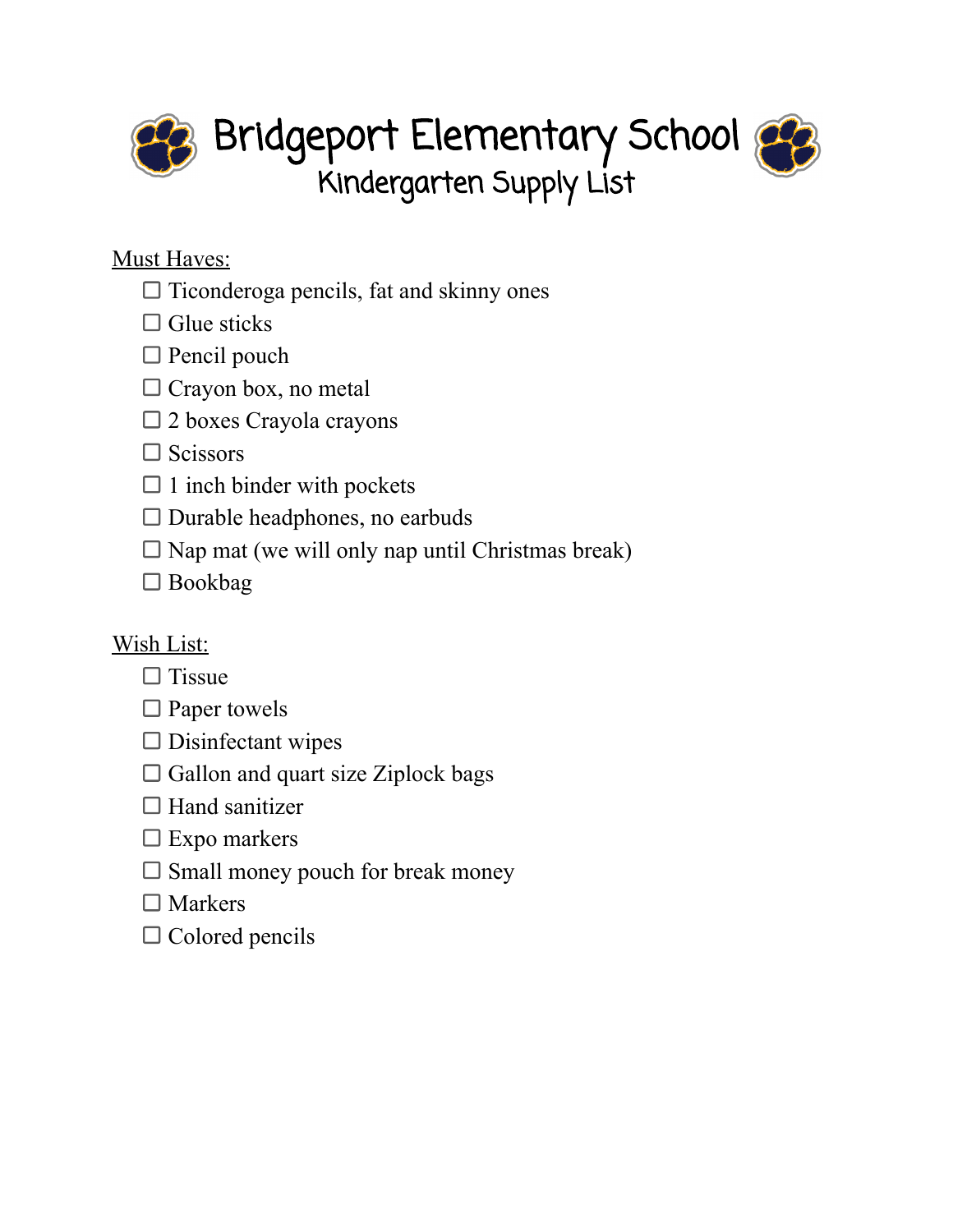

Bridgeport Elementary School 1st Grade Supply List



- $\Box$  Crayon/pencil box (no metal)
- $\Box$  Headphones for your child, NO EARBUDS
- $\Box$  Fiskar scissors
- $\square$  2 Folders with pockets
- $\square$  2 Spiral notebooks
- $\Box$  4 Glue sticks
- $\Box$  4 packs Crayola crayons (24 count)
- $\square$  2 packs wide ruled paper
- $\square$  Box of tissue
- □ 3 Clorox wipes
- $\square$  2 Rolls paper towels
- $\Box$  Baby wipes
- $\Box$  1 Pack of FINE TIP Expo Markers- Black

- $\square$  2 packs Ticonderoga pencils
- $\square$  Markers/colored pencils
- $\square$  Small money pouch for break money
- $\Box$  Highlighters for student use
- $\square$  Zip-lock baggies (boys-gallon size girls-quart size)
- $\Box$  Large hand sanitizer
- $\Box$  Astrobrights colored paper and Astrobrights cardstock
- $\Box$  Construction paper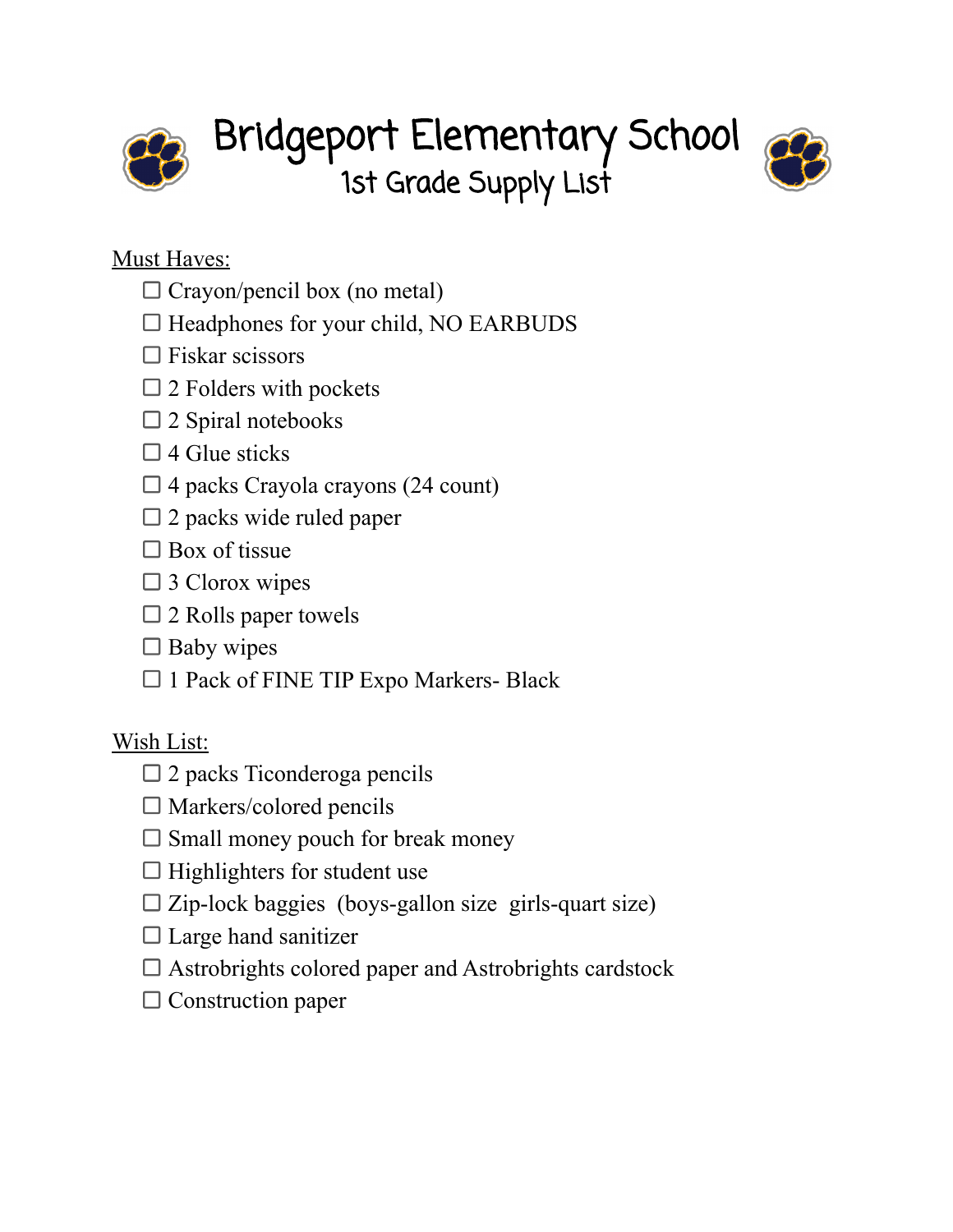

Bridgeport Elementary School 2nd Grade Supply List

- $\Box$  #2 Pencils (24pk) (Ticonderoga sharpen better)
- $\Box$  4 boxes Crayola Crayons (24 pk)
- $\Box$  Crayon pouch (no boxes)
- $\square$  2 Spiral notebooks
- $\square$  2 plastic folders with pockets
- $\Box$  4 glue sticks, unscented
- $\Box$  Fiskar scissors
- $\square$  3 Skinny Expo markers for student use (Black)
- $\square$  Durable headphones, NO EARBUDS
- $\square$  2 Rolls paper towels
- $\Box$  Tissue

- $\square$  Astrobright colored cardstock
- $\Box$  Astrobright white cardstock
- $\square$  Ziplock bags (Boys-gallon, Girls- quart)
- $\Box$  Clorox disinfectant wipes
- $\Box$  Hand sanitizer
- $\Box$  Wide ruled paper
- □ Erasers
- $\Box$  Highlighter markers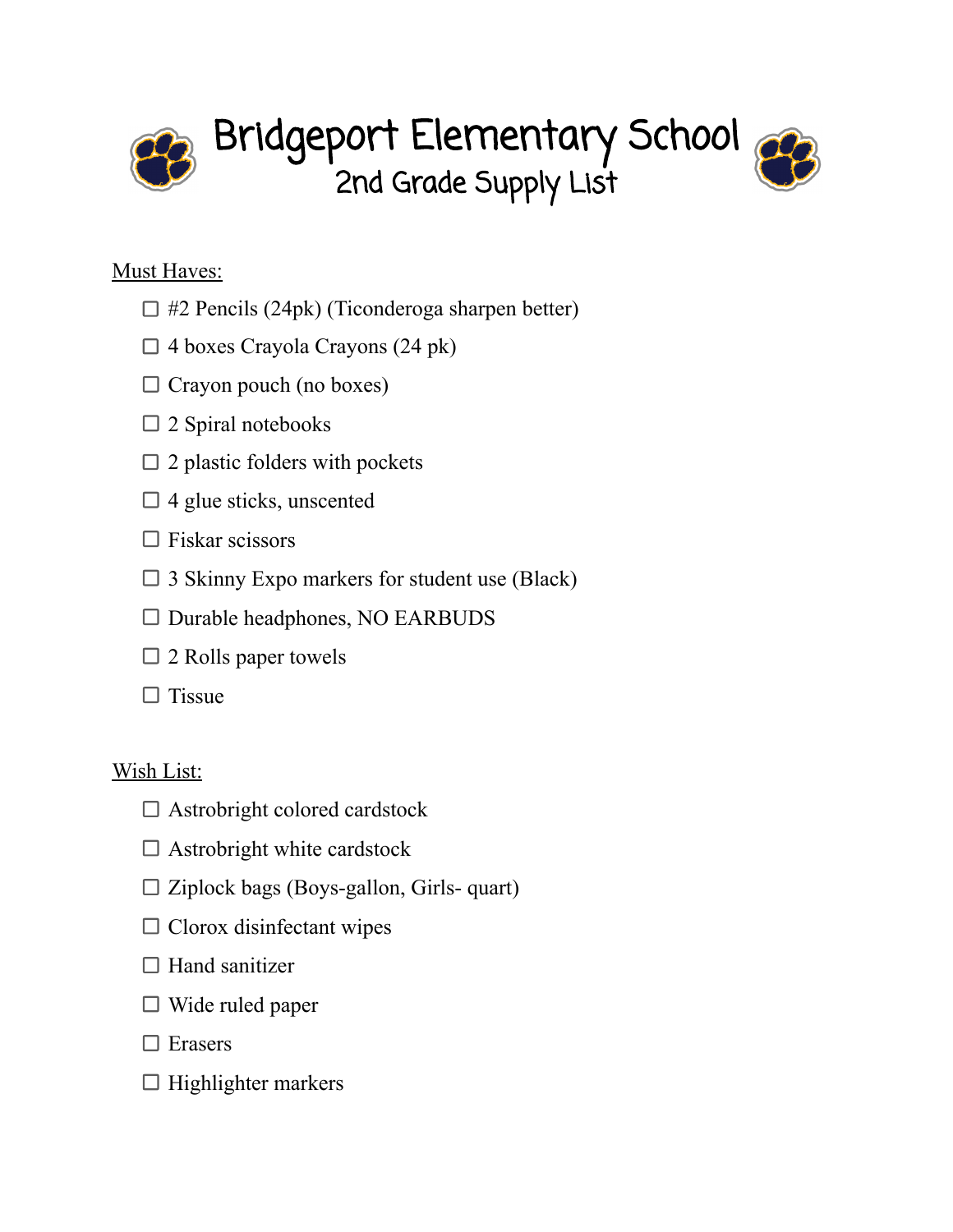

# Bridgeport Elementary School 3rd Grade Supply List



## Must Haves:

- $\square$  3 Wide-ruled composition books
- $\Box$  4 packs Ticonderoga pencils
- $\Box$  4 packs pencil top erasers
- $\Box$  12 pack glue sticks
- $\Box$  Scissors
- $\Box$  Crayola crayons
- $\Box$  Crayola colored pencils
- $\Box$  Pencil Pouch (No boxes)
- □ 2-Pocket Folder
- $\Box$  1 Pack dividers
- □ 1" Binder
- $\Box$  Index cards (2-3 packs)

- □ Paper Towels
- $\Box$  Clorox Wipes
- $\Box$  Kleenex/Tissues
- $\Box$  Germ-X